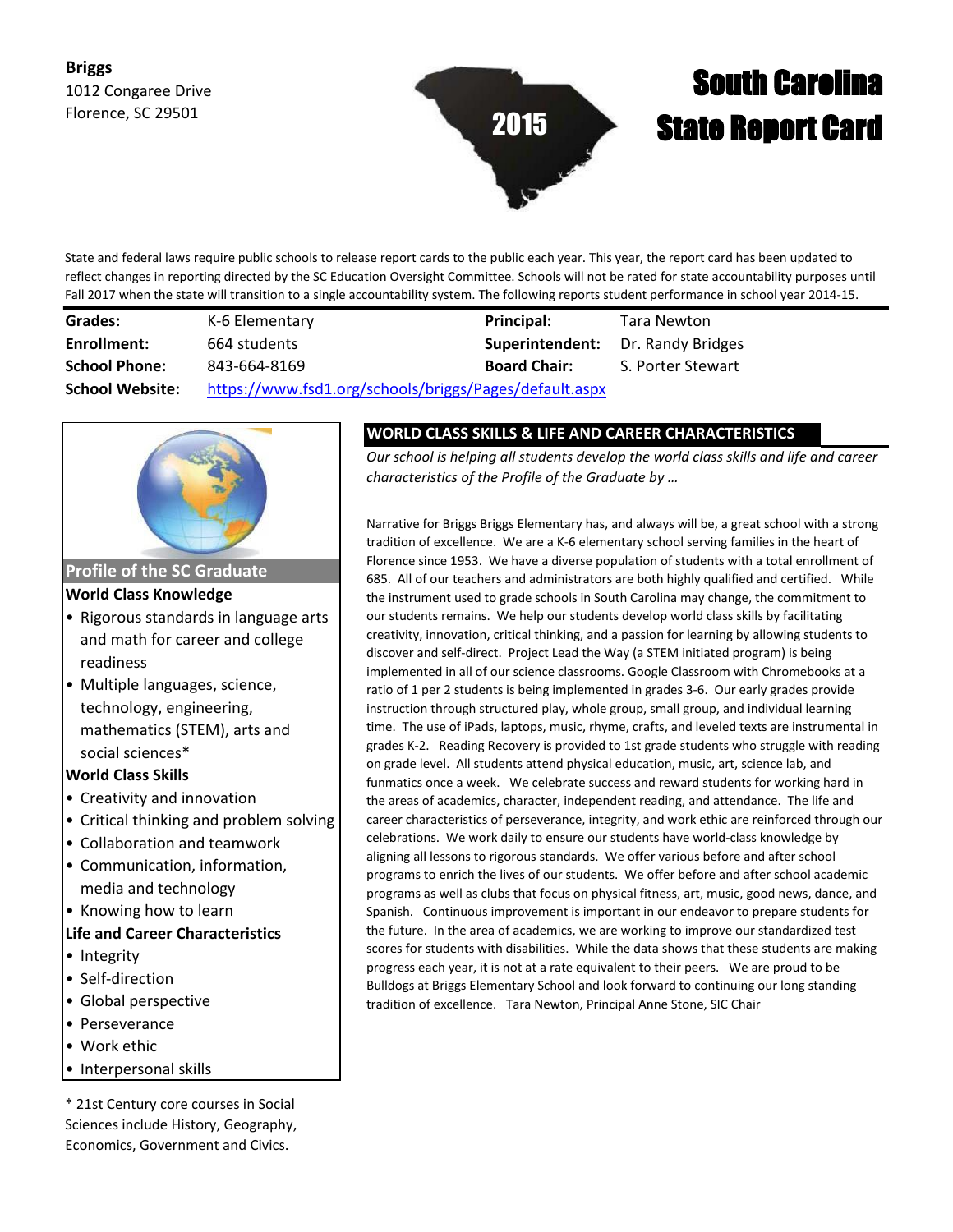## **KNOWLEDGE**

The ACT Aspire assessment was given to students in grades 3-8 in Spring 2015. Students were assessed in the subject areas of Reading, English, Mathematics and Writing

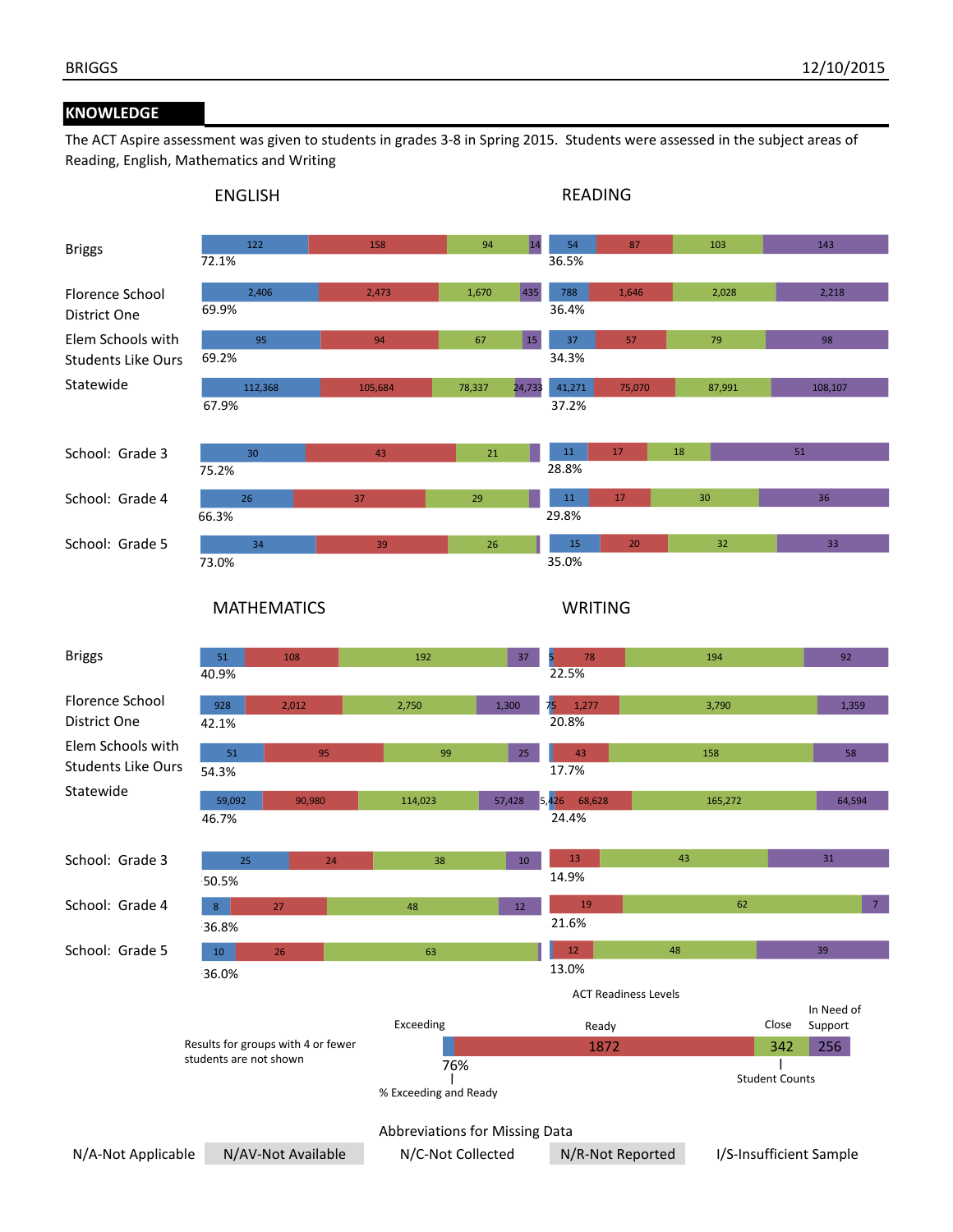## **KNOWLEDGE**

The SC Palmetto Assessment of State Standards (SCPASS) was given to students in grades 4 - 8 in Spring 2015. Students were assessed in the subject areas of Science and Social Studies.



| <b>Science SCPASS</b>                                  |           |  |  |  |
|--------------------------------------------------------|-----------|--|--|--|
| Our School: Percent Met and Above for each grade level |           |  |  |  |
| 4th grade                                              | 5th grade |  |  |  |
| 57.4                                                   | 76.0      |  |  |  |
| <b>Social Studies SCPASS</b>                           |           |  |  |  |
| Our School: Percent Met and Above for each grade level |           |  |  |  |
| 4th grade                                              | 5th grade |  |  |  |
| 73.4                                                   | 77.0      |  |  |  |

Note: Results include SC-Alt assessment results.

Exemplary **"Exemplary"**: student demonstrated exemplary performance in meeting the grade level standard.

Met **"Met"**: student met the grade level standard.

Not Met **"Not Met"**: student did not meet the grade level standard.

Elementary Schools with Students Like Ours are elementary schools with poverty indices of no more than 5% above or below the index for the school.

## Abbreviations for Missing Data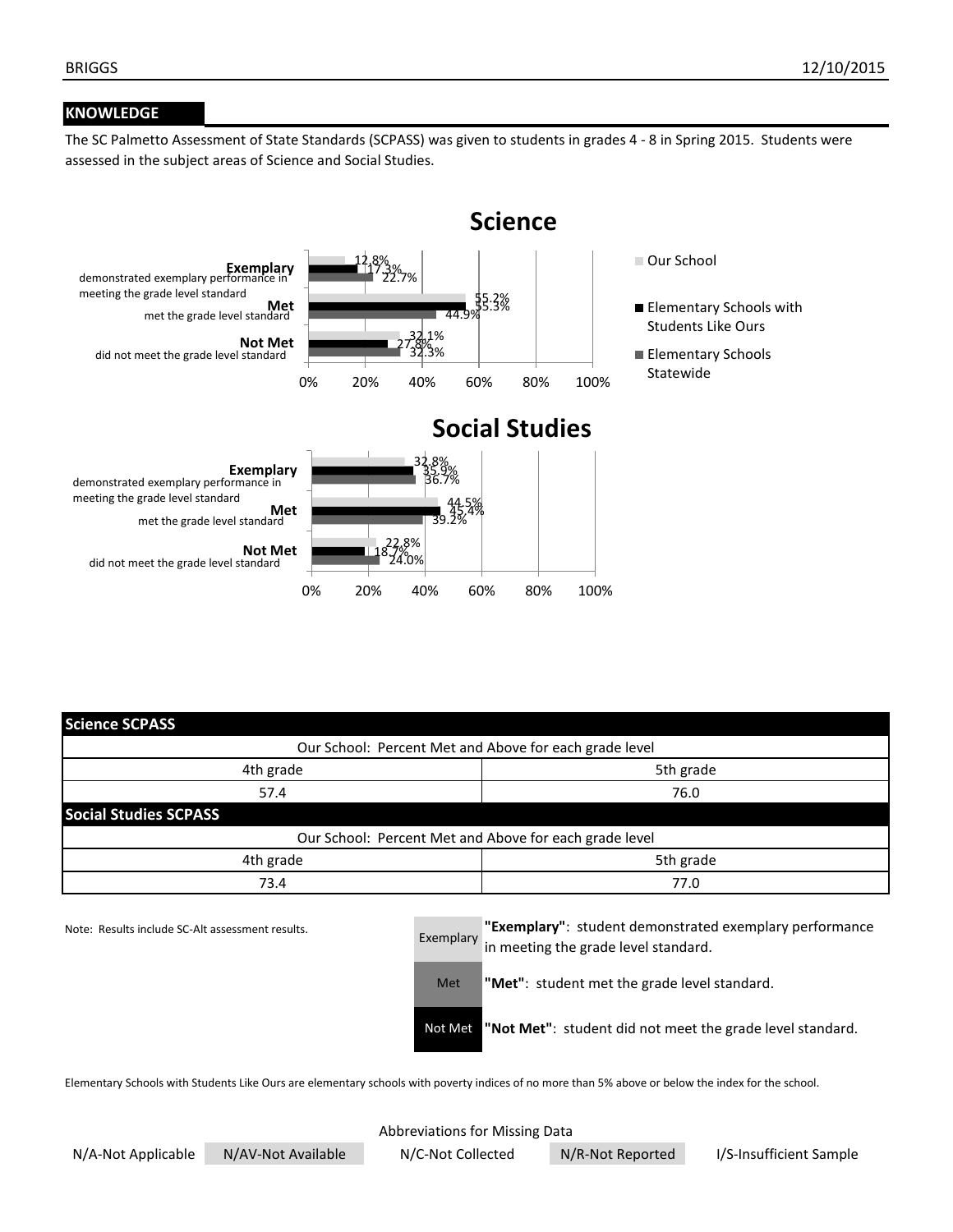# **OPPORTUNITIES**

## **For students to meet the profile of the SC Graduate**

|                                                                                                                        | Our School      | Change from<br>Last Year | <b>Elementary Schools</b><br>with students like ours |
|------------------------------------------------------------------------------------------------------------------------|-----------------|--------------------------|------------------------------------------------------|
|                                                                                                                        |                 |                          |                                                      |
| Students ( $n = 664$ )                                                                                                 |                 |                          |                                                      |
| Percent of students participating in Medicaid, SNAP, or TANF;<br>homeless, foster, or migrant students (poverty index) | 67.1            | Down from 69.7%          | N/A                                                  |
| Attendance Rate                                                                                                        | 95.1            | Down from 96.1%          | 95.9                                                 |
| With disabilities                                                                                                      | 16.1            | Down from 17.2%          | 12.2                                                 |
| Out of school suspensions or expulsions for violent and/or                                                             | 0.0             | No change                | 0.0                                                  |
| criminal offenses                                                                                                      |                 |                          |                                                      |
| Percentage of students served by gifted and talented programs                                                          | 9.2             | Down from 10.5%          | 8.6                                                  |
| Percentage of students retained                                                                                        | 1.3             | Up from 1.1%             | 1.0                                                  |
| Teachers ( $n = 42$ )                                                                                                  |                 |                          |                                                      |
| Percentage of teachers with advanced degrees                                                                           | 61.9            | Down from 64.3%          | 62.5                                                 |
| Percentage of teachers on continuing contract                                                                          | 92.9            | No change                | 84.1                                                 |
| Teachers returning from previous year                                                                                  | 91.5            | Down from 93.4%          | 88.9                                                 |
| Teacher attendance rate                                                                                                | 95.5            | Down from 95.8%          | 94.7                                                 |
| Average teacher salary*                                                                                                | \$49,882        | Down 2.2%                | \$49,110                                             |
| Professional development days / teacher                                                                                | 8.8 days        | Up from 0.7 days         | $11.6$ days                                          |
| Percentage of teacher vacancies for more than 9 weeks                                                                  | 0.0             | N/A                      | 0.6                                                  |
| School                                                                                                                 |                 |                          |                                                      |
| Principal's years at school                                                                                            | 1.0             | Down from 16.0           | 4.0                                                  |
| Student-teacher ratio in core subjects                                                                                 | 23.3 to 1       | Up from 17.7 to 1        | 20.7 to 1                                            |
| Prime instructional time                                                                                               | 89.7            | Down from 91.1%          | 89.6                                                 |
| Opportunities in the arts                                                                                              | Good            | Up from Poor             | Good                                                 |
| Opportunities in foreign languages                                                                                     | Poor            | N/A                      | Poor                                                 |
| AdvancEd (SACS) accreditation                                                                                          | Yes             | No change                | Yes                                                  |
| Parents attending conferences                                                                                          | 92.6            | Down from 100.0%         | 100.0                                                |
| Character development program                                                                                          | Good            | Down from Excellent      | Excellent                                            |
| Avg. age of books / electronic media in the school library                                                             | 15.0            | N/A                      | 14.7                                                 |
| Number of resources available per student in the school library<br>media center                                        | 26.6            | N/A                      | 20.4                                                 |
| Bandwidth capacity per student                                                                                         | >100 Mbps       | N/C                      | N/A                                                  |
| Percent of classrooms with wireless access                                                                             | 76-100%         | N/C                      | N/A                                                  |
| District-issued learning devices per student                                                                           | 0.2             | N/C                      | 0.7                                                  |
| District-issued technology devices per teacher                                                                         | 1.7             | N/C                      | 1.9                                                  |
| Percentage of classes not taught by highly qualified teachers                                                          | 2.3             | Up from 0.6%             | 0.0                                                  |
| Dollars spent per pupil**                                                                                              |                 |                          |                                                      |
|                                                                                                                        |                 | Up 7.9%                  |                                                      |
| Percent of expenditures for instruction**                                                                              | \$7,409<br>64.5 | Up from 64.1%            | \$7,539<br>67.0                                      |

\* Includes current year teachers contracted for 190 days or more.

\*\* Prior year audited financial data are reported.

Abbreviations for Missing Data

N/A-Not Applicable N/AV-Not Available N/C-Not Collected N/R-Not Reported I/S-Insufficient Sample